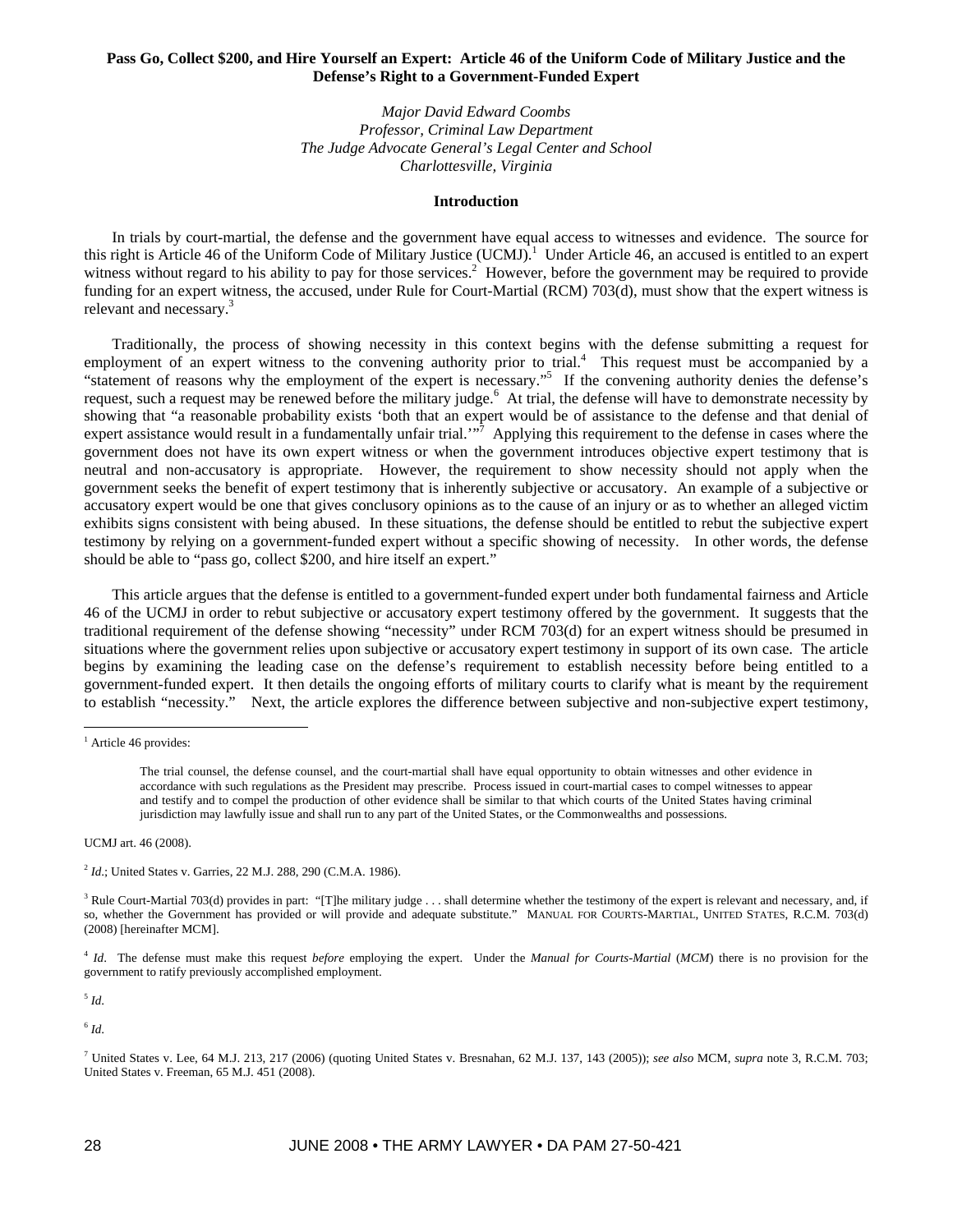and why the defense should be entitled to rebut the former as a matter of right and without an explicit finding of necessity. Finally, it concludes by arguing that when the government secures a subjective or accusatory expert witness for its case, both fundamental fairness and Article 46 of the UCMJ should require that the defense be provided equal access to expert testimony through a government-funded expert.

#### **Overview of the Requirement to Establish Necessity**

### *The Federal System*

Any discussion of the defense's requirement to establish necessity before being entitled to a government-funded expert inevitably begins with the Supreme Court's 1985 seminal decision in *Ake v. Oklahoma*. 8 Ake was an indigent charged with first-degree murder.<sup>9</sup> At his arraignment, Ake's behavior was so bizarre that the trial judge, sua sponte, ordered him to be examined by a psychiatrist.<sup>10</sup> The examining psychiatrist determined that Ake was incompetent and suggested that he be committed rather than stand trial.<sup>11</sup> As a result, Ake was sent to a state mental hospital.<sup>12</sup> However, six weeks later, the same psychiatrist opined that Ake was now competent to stand trial on the condition that he continued to be sedated with an antipsychotic drug.<sup>13</sup>

Based on the psychiatrist's report, the State thereafter resumed the proceedings against Ake.<sup>14</sup> At a pretrial hearing, the defense notified the court that it would rely upon the defense of insanity.15 In order to present this defense, Ake's attorney requested that the court order a state-funded psychiatric evaluation of his client to determine Ake's mental state at the time of the offense.<sup>16</sup> Ake's attorney argued that the Federal Constitution entitled his indigent client to a state-funded evaluation.<sup>17</sup>

The trial court rejected the defense's argument that the Federal Constitution required the state to fund a psychiatric evaluation.<sup>18</sup> Despite not having the benefit of a psychiatric evaluation, Ake continued to rely upon the defense of insanity.<sup>19</sup> At trial, the court instructed the jurors that insanity at the time of the offense was a defense.<sup>20</sup> However, the court also instructed the jurors that Ake was presumed to be sane at the time of the offense unless he could present evidence to raise a reasonable doubt as to his sanity.<sup>21</sup> Without a state-funded expert, Ake was unsuccessful in rebutting the presumption of sanity. The jurors found Ake guilty of the charged offenses and ultimately sentenced him to death.<sup>22</sup>

- 8 470 U.S. 68 (1985).
- <sup>9</sup> *Id.* at 70–71.

<sup>10</sup> *Id.* at 71.

 $11 \,$ *Id.* 

 $\overline{a}$ 

 $12 \, Id.$ 

<sup>13</sup> *Id.* at 71–72.

- <sup>14</sup> *Id.* at 72.
- <sup>15</sup> *Id.*
- <sup>16</sup> *Id.*
- <sup>17</sup> *Id*.
- <sup>18</sup> *Id*.
- <sup>19</sup> *Id.*
- <sup>20</sup> *Id.*
- <sup>21</sup> *Id.* at 72–73.
- <sup>22</sup> *Id*. at 73.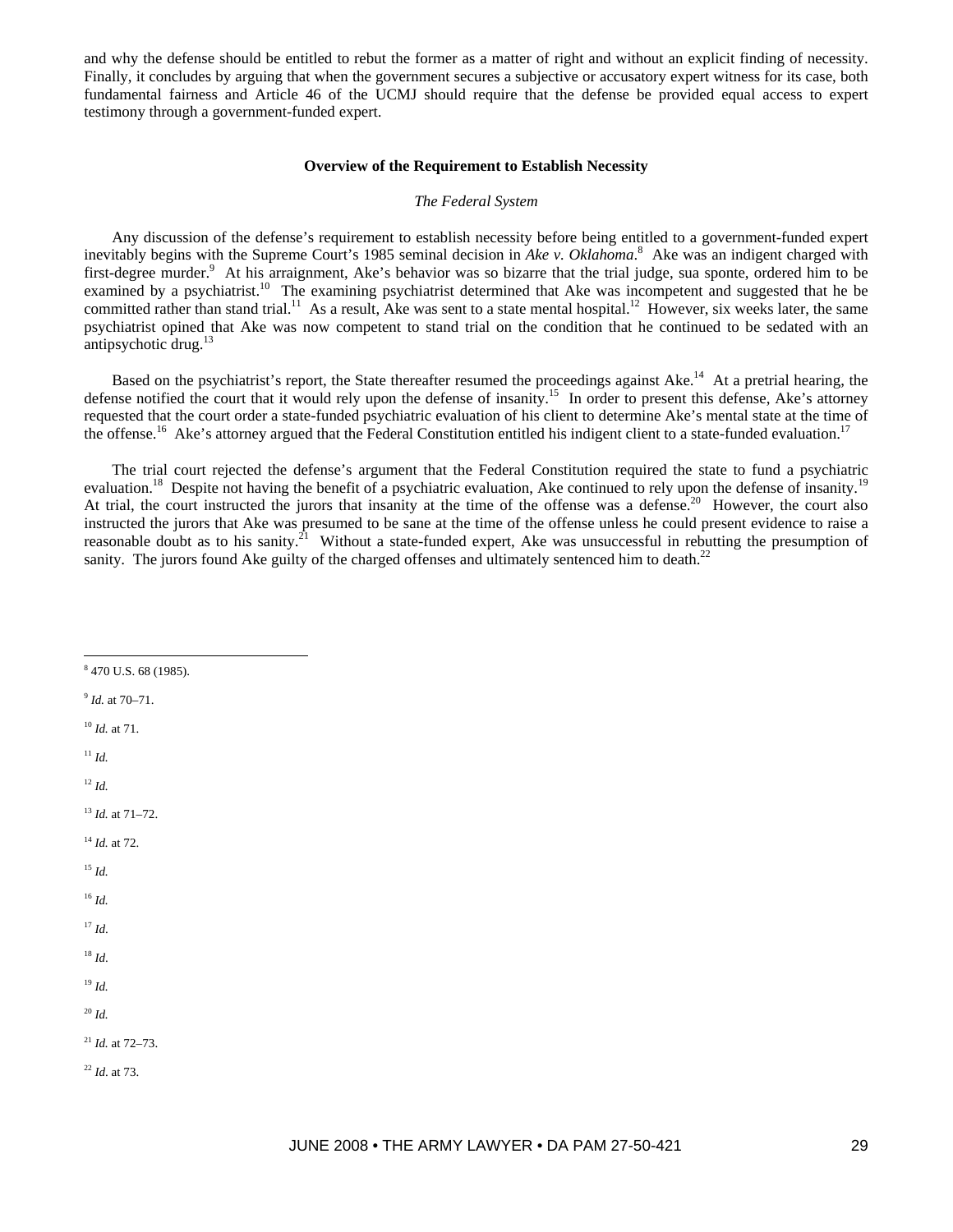On appeal, Ake argued that as an indigent defendant, he should have been provided with a state-funded psychiatrist in order to adequately present his defense.<sup>23</sup> The Oklahoma Court of Criminal Appeals rejected Ake's argument, and affirmed the findings and sentence.<sup>24</sup> The Supreme Court granted certiorari and reversed, holding that the Due Process Clause of the Constitution afforded an indigent accused with the right to supplement his defense team with expert assistance whenever such assistance was necessary for a fair trial.<sup>25</sup>

The Supreme Court in *Ake* thus recognized that the Constitution entitles an indigent defendant to expert assistance, but only after the defense establishes "necessity."26 The Court in *Ake* neglected to provide guidance as to how a defendant would establish necessity. Instead, the Court presumed such a need whenever "the defendant is able to make an *ex parte* threshold showing [to the trial court] that his sanity is likely to be a significant factor in his defense  $\ldots$ ."<sup>27</sup> Such a presumption, while perhaps applicable to cases involving the issue of sanity, provides little guidance to a court or practitioner in other instances where the defendant may need the assistance of an expert.

## *The Military System*

A year after *Ake*, the United States Court of Military Appeals (CMA)<sup>28</sup> decided *United States v. Garries*.<sup>29</sup> In *Garries*, the court held that servicemembers were also entitled to expert assistance when necessary for an adequate defense.<sup>30</sup> Garries was charged with the murder of his pregnant wife. At trial, the defense requested the assistance of a government-funded investigator to aid the preparation of its case.<sup>31</sup> Although the court did not require the defense to show indigency in order to be entitled to a government-funded expert, it did require the defense to show necessity.32 Unfortunately, as in *Ake*, the court in *Garries* failed to provide much guidance on what the defense must show in order to establish necessity.<sup>33</sup>

Nearly a decade later, in *United States v. Gonzalez*, 34 the CMA was once again confronted with the issue of whether the defense was entitled to government-funded expert assistance.<sup>35</sup> In *Gonzalez*, the defense requested the assistance of a

<sup>24</sup> *Id*. at 73–74.

<sup>25</sup> *Id*. at 74.

<sup>26</sup> *Id*. at 82–83.

<sup>27</sup> *Id*. The defense may be entitled to such a hearing to justify their request for a defense expert. This is not an absolute right and is only for unusual situations. *See* United States v. Garries, 22 M.J. 288 (C.M.A. 1986); *see also* United States v. Kaspers, 47 M.J. 176 (1997).

<sup>28</sup> The United States Court of Military Appeals was renamed the U. S. Court of Appeals for the Armed Forces pursuant to Pub. L. No. 103-337, § 924, Stat. 2663, on 5 Oct. 1994. Additionally, each court of military review was renamed court of criminal appeals.

<sup>29</sup> *Garrie*s, 22 M.J. 288.

<sup>30</sup> *Id.* The issue in *Garries* was whether the defense was entitled to expert assistance prior to trial. *Id.* In *United States v. Brenahan*, the court held that Article 46 of the UCMJ entitled an accused to not only expert testimony at trial, but also expert assistance "before trial to aid in the preparation of his defense upon a demonstration of necessity." 62 M.J. 137, 143 (2005); *see also* United States v. Kreutzer, 61 M.J. 293, 305 (2005).

<sup>31</sup> Relying upon *Ake*, the court required Garries to demonstrate necessity for the government-funded investigator. *Garries*, 22 M.J. at 291. Garries refused to make a showing of necessity on the record. *Id.* Instead, he requested an ex parte hearing (a hearing without notice to or presence of the opposing party). *Id.* The military judge denied Garries' request. *Id.* Garries contended that the military judge's refusal to grant an ex parte hearing denied him the ability to demonstrate necessity without giving away defense trial strategy to the government. *Id.* The Court disagreed, stating that it is only in the most unusual of circumstances where an ex parte hearing was required to ensure a fair trial. *Id.*

<sup>32</sup> The CMA noted that a military accused, after showing necessity, could access the resources of the Government under Article 46 of the UCMJ and Rule for Courts-Martial (RCM) 703(d). *Id*. at 290.

<sup>33</sup> Id. at 291 ("Because appellant's request for funds to obtain investigative services did not explain why an investigator was needed, what the investigator would do, and why appellant's two detailed defense counsel and their staff could not perform any additional investigative work needed, the military judge did not abuse his discretion in denying the request.").

<sup>34</sup> United States v. Gonzalez, 39 M.J. 459 (1994).

<sup>35</sup> Garries and Gonzalez both dealt with the issue of necessity in the context of expert assistance. Although there is some debate about whether the necessity standard for government-funded expert witnesses is the same as that for government-funded expert assistance (see United States v. Langston, 32 M.J. 894 (A.F.C.M.R. 1991)), the better view is that the same standard applies to both. *See* Major Will A. Gunn, *Supplementing the Defense Team: A Primer on Requesting and Obtaining Expert Assistance*, 39 A.F. L. REV. 143 (1996).

 $\overline{a}$ <sup>23</sup> *Id.*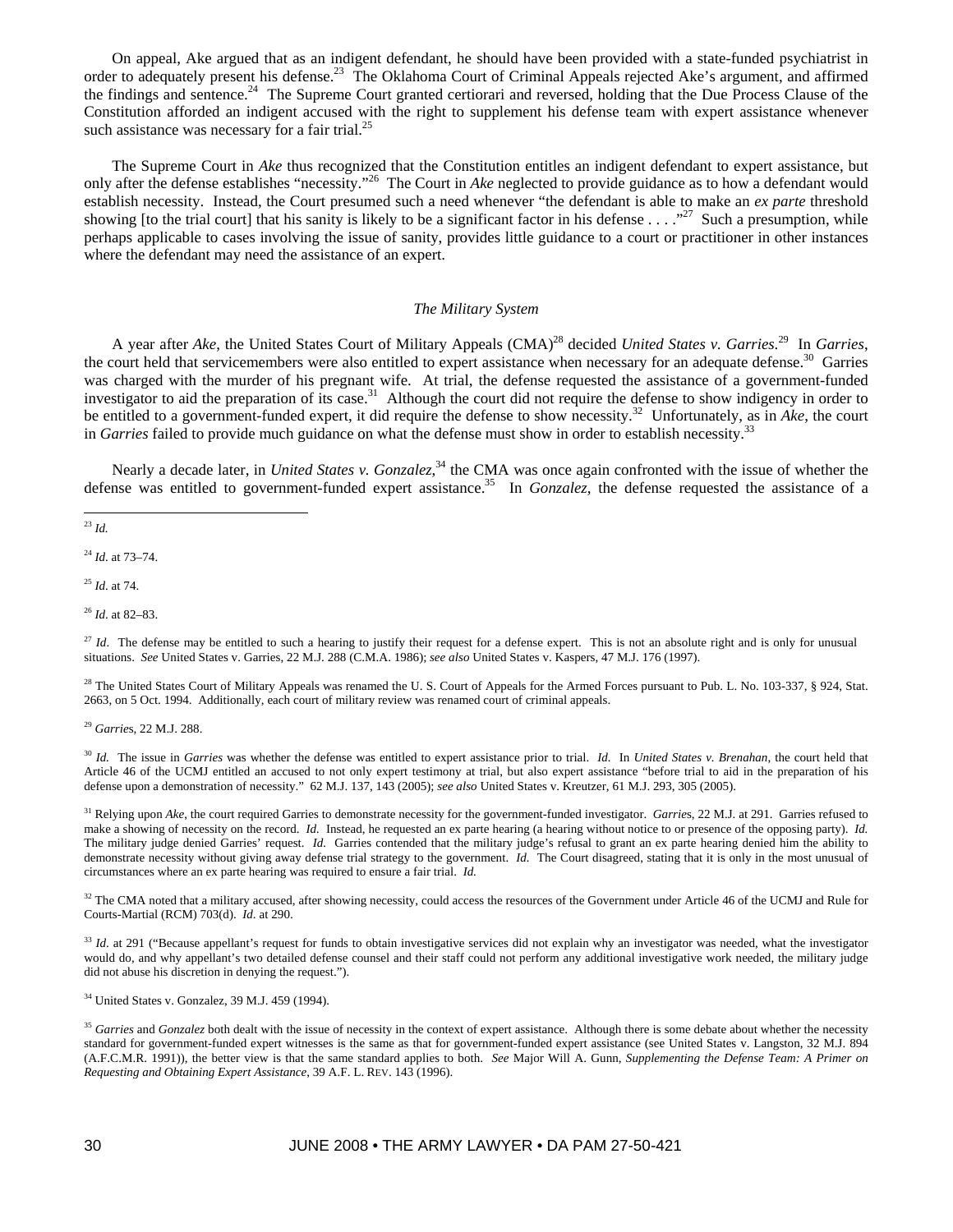government-funded investigator to explore the defense theories surrounding the death of appellant's wife.<sup>36</sup> Unlike in *Garries*, the CMA gave clear guidance as to what would be required in order to establish necessity for expert assistance. The CMA adopted a three-part analysis first set forth by the Navy-Marine Court of Military Review in *United States v. Allen*. 37 Under this test, which is now commonly referred to as the *Gonzalez* analysis,<sup>38</sup> the defense must establish: (1) why the expert assistance is needed; (2) what the expert assistance would do for the accused, and; (3) why the defense is unable to provide the evidence the expert assistant would provide.<sup>39</sup> Therefore, unless the defense is able to fund the expert witness on its own,40 it must be prepared to show "necessity."

In meeting the *Gonzalez* analysis, the defense should be prepared to answer several questions, including:

- 1. What have you done to educate yourself in the requested area of expertise?
- 2. What experts and government employees having knowledge in this area have you interviewed?

3. If the issue in question involves a laboratory analysis by the [Criminal Investigation Division] CID or the [Federal Bureau Investigation] FBI, have you requested the opportunity (using [Trial Defense Services] TDS funding) to visit the crime lab and to examine the procedures and quality control standards used in the laboratory in this or any other case?

- 4. What did you learn from the visit?
- 5. What do you need to learn that you still do not understand in order to defend the accused in this case?
- 6. What treatises have you examined?

7. Are there experts other than the one requested who would meet your needs? Have you talked with them? Would providing an Army employee as an expert consultant meet your needs? If not, why?

8. How many other cases involving this issue have you tried? As to military defense counsel with little or no expertise in this area:

(a) Have you requested that the senior defense counsel or regional defense counsel detail another defense counsel with greater familiarity in the area of expertise to help defend the accused? Have you advised the accused of his right to request an [Individual Military Counsel] IMC who has greater familiarity in this area?

(b) Have you requested through TDS channels that CID or other Army organizations provide you and other counsel with training in this area?

(c) If this area of expertise is common to many cases in your jurisdiction, why have no such requests been made previously?

9. Have you requested through TDS channels any resource material in this area, if not readily obtainable from local sources? $41$ 

In general, the more prepared the defense is in addressing the aforementioned questions, the greater the likelihood it will be able to meet the *Gonzalez* necessity requirement for an expert witness. The necessity requirement under *Gonzalez* is appropriate in those cases where the government has not hired an expert or where the government's expert will present objective and non-accusatory testimony. However, in cases where the government hires an expert to offer subjective or accusatory testimony, the defense should not be required to meet the nine non-exhaustive factors listed above in assessing whether the defense is entitled to a government-funded expert.

 $\overline{a}$ 

<sup>36</sup> Gonzalez believed that his wife was part of a Spanish criminal drug element and had been robbed and killed by members of that drug element. *Gonzalez*, 39 M.J. at 460. In order to prove his belief, Gonzalez wanted a government-funded expert to investigate his wife's background and her known associates. *Id.*

<sup>37</sup> United States v. Allen, 31 M.J. 572 (N.M.C.M.R. 1990), *aff'd*, 33 M.J. 209 (C.M.A. 1991).

<sup>38</sup> *See generally* United States v. Washington, 46 M.J. 477 (1997).

<sup>39</sup> *Gonzalez*, 39 M.J. at 461 (citing *Allen*, 31 M.J. at 623).

 $40$  Nothing prevents the defense from hiring an expert on its own. If the defense does so, it only need be concerned with Military Rules of Evidence 401, 403, and 702.

<sup>41</sup> Lieutenant Colonel Stephen R. Henley, *Developments in Evidence III—The Final Chapter*, ARMY LAW., May 1998, at 1, 16 n.160.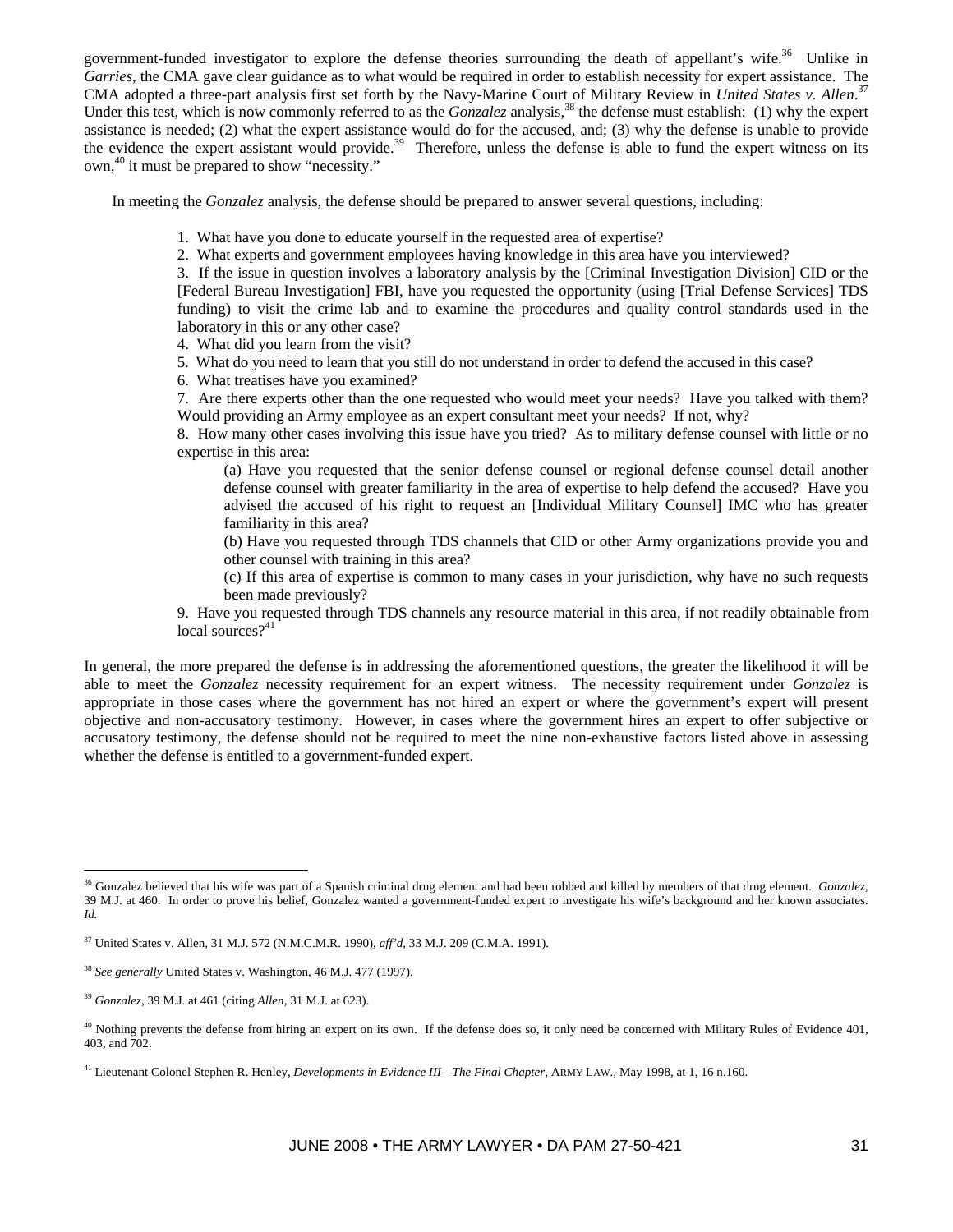#### **Toward a New Approach to Government-Funded Expert Witnesses**

This article proposes that the nature of the expert testimony involved—and in particular, whether such testimony is objective or subjective or accusatory—is relevant in assessing whether a full *Gonzalez* analysis is called for prior to the defense being entitled to a government-funded expert witness. There is nothing in Article 46 of the UCMJ, R.C.M. 703(d), or any other provision of the *Manual for Courts-Martial* (*MCM*) that addresses the distinction between subjective and objective expert testimony. However, for the purposes of the defense's requirement to show necessity for a governmentfunded expert, this article proposes that there is a real distinction between the two.

Consider a sexual assault nurse examiner who opines that the alleged victim was sexually abused or a forensic psychologist that testifies that the accused could appreciate the wrongfulness of his actions at the time of the offense. In either case, the testimony offered by the government is subjective, accusatory, and will undoubtedly be used by the trier of fact as evidence of the guilt or innocence of the accused. The defense will obviously want to counter such evidence, not only through cross-examination of the government expert witness, but also by eliciting favorable testimony from an expert of its own. In a case where the government proffers expert testimony that is subjective or accusatory, there should be no need to require the defense to establish necessity for a government-funded expert by going through the *Gonzalez* inquiry.

Suppose instead that the government calls a toxicologist who testifies that the blood alcohol level of the victim at the time of her death was .12 or a meteorologist who testifies that it snowed in Chicago on 4 September 2007. The testimony of the toxicologist or meteorologist could just as easily be used by the trier of fact to determine the guilt or innocence of the accused. However, this testimony differs substantially from the previous examples in that the testimony is objective and nonaccusatory. The testimony does not rely upon the interjection of subjective judgments by the expert witness. Thus, the necessity for an independent defense expert in this situation is not as obvious. That is not to say that the defense would not want to hire an independent expert in this regard or that an independent expert could not assist the defense. However, if the defense wishes to retain an expert at the government's expense, it should be required to demonstrate necessity in accordance with *Gonzalez*.

At least one military court has implicitly recognized the difference between subjective and objective expert testimony. In *United States v. Mann*, the government relied upon expert testimony to support the allegations of a four-year-old girl who alleged that Mann had digitally penetrated her vagina and anus while babysitting her.<sup>42</sup> The government expert examined the girl and concluded that the medical evidence of her injuries was consistent with one-time digital or penile penetration of her vagina.<sup>43</sup> At trial, the defense requested the services of a government-funded expert to assist it in establishing that physical evidence from the girl's examination was in fact inconsistent with digital or penile penetration.<sup>44</sup>

According to *Mann*, the testimony proffered by the government was "neither neutral nor non-accusatory, [was] inherently subjective, and differ[ed] in kind from that type of expert assistance, for example, provided by a chemist identifying the components of a substance."<sup>45</sup> Although noting that the expert testimony at issue was accusatory and subjective, the court did not eliminate the need for the defense to meet the *Gonzalez* necessity test for a government-funded expert. The military judge ultimately denied the defense request, concluding that:

[T]here was no showing of materiality and necessity for the services of Dr. Strickland, because (a) the medical evidence was inconclusive; (b) expert opinion of chronic abuse would not have made out a defense for appellant because of his admitted opportunities to assault [the four-year-old] in the months preceding this alleged offense, even were Dr. Strickland to interpret the medical evidence that way; (c) there was no showing whatsoever, other than the unsubstantiated assertions of the trial defense counsel, that Dr. Strickland, if employed, would have rendered such an opinion of chronic abuse, or that [the four-year-old's] injuries were not consistent with a single act of digital and penile penetration of [the four-year-old's] vagina; the intimations of the defense that she would have were "pure speculation and wishful thinking . . . a fishing expedition, and the government is not required to provide the net"  $\ldots$ <sup>4</sup>

 $\overline{a}$ 

<sup>42</sup> United States v. Mann, 30 M.J. 639, 643 (N.M.C.M.R. 1990), *rev. denied*, 32 M.J. 45 (C.M.A. 1990).

<sup>43</sup> *Id.* at 641.

<sup>44</sup> *Id.* at 642.

<sup>45</sup> *Id*.

<sup>46</sup> *Id*. at 643.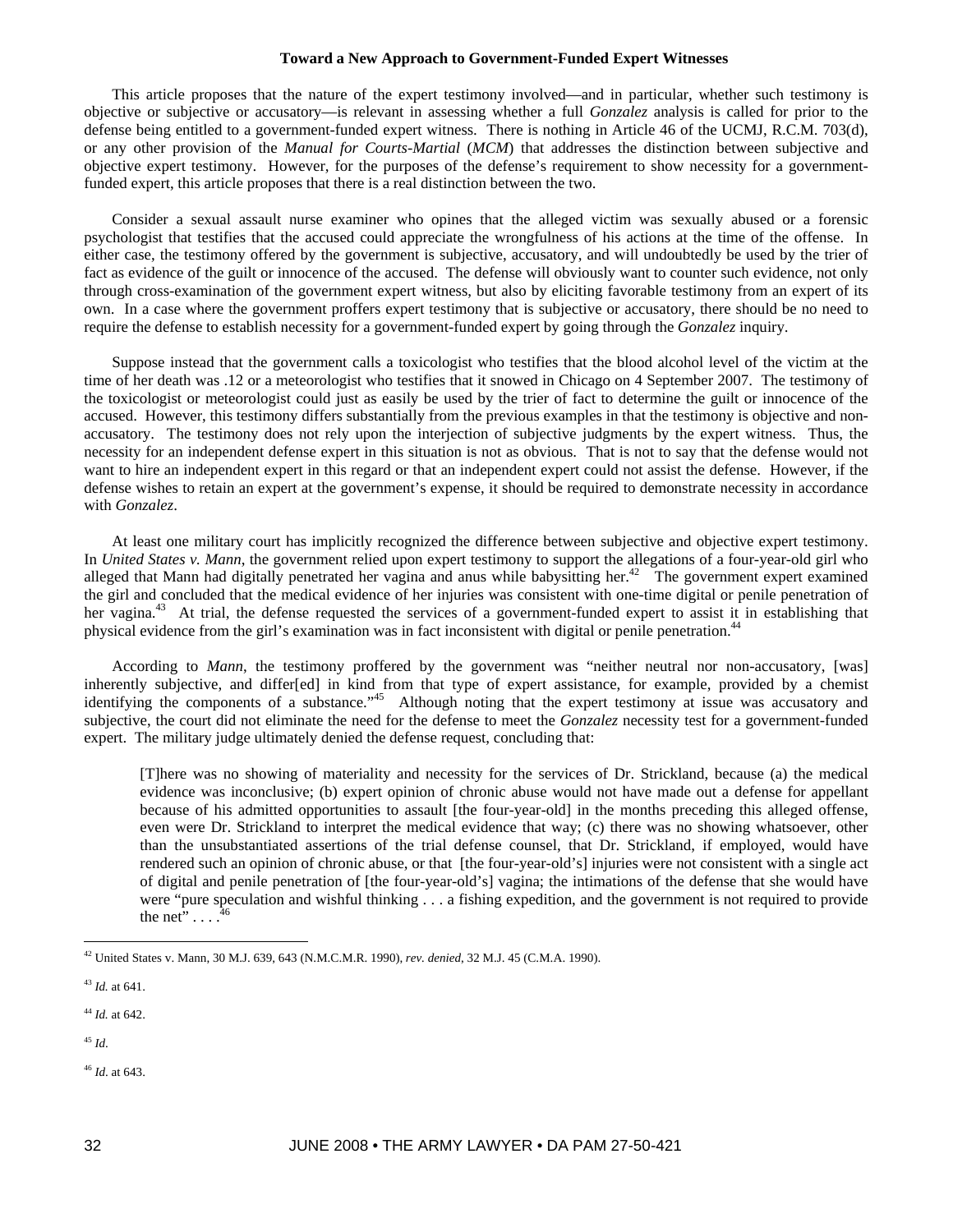The court concluded that the military judge acted within his discretion in denying the defense request for a governmentfunded expert because the defense failed to establish necessity in accordance with *Gonzalez*.<sup>47</sup> Nonetheless, *Mann* supports the position that there is an appreciable distinction between objective and subjective experts.

### **Why Is a New Approach to Government-Funded Defense Experts Warranted?**

## *Article 46 of the UCMJ*

Though it is generally the defense's burden to establish necessity under the *Gonzalez* analysis in order to be entitled to a government-funded expert, recent Court of Appeals for the Armed Forces (CAAF) opinions indicate that Article 46 of the UCMJ may be loosening this requirement in order to allow the defense to rebut subjective and/or accusatory expert testimony by a government witness.<sup>48</sup>

In *United States v. Warner*,<sup>49</sup> the defense requested the services of a civilian expert witness. The defense's need for an expert witness was not disputed. What was in dispute was whether the government provided an adequate substitute to the defense requested civilian expert. Under military law, the government is not required to provide the defense with the particular expert it requested, but need only provide an adequate substitute to the defense.<sup>50</sup>

After obtaining one of the Air Force's preeminent experts on shaken baby syndrome, the government denied the defense's request for a civilian expert of similar qualifications.<sup>51</sup> The government then appointed a military expert whom they claimed was an adequate substitute for the civilian expert.<sup>52</sup> The CAAF held that "[p]roviding the defense with a 'competent' expert satisfies the Government's due process obligations, but may nevertheless be insufficient to satisfy Article 46 if the Government's expert concerning the same subject matter area has vastly superior qualifications."53 The court in *Warner* acknowledged that while the government may have satisfied the requirements of RCM 703(d), this did not mean that it met the requirements of Article  $46.54$  As a congressional statute, the CAAF stated "[t]o the extent that Article 46 provides rights beyond those contained within R.C.M. 703, it is our judicial duty to enforce the statutorily-established rights."

The effect of the *Warner* decision is to ensure that the government is not able to exploit its opportunity to obtain an expert vastly superior to that of the defense. The government is now required to either provide the defense requested expert,

 $\overline{a}$ 

*Id*. at 643. However, Dr. Wulfsberg had testified that he was not qualified to render a forensic medical opinion as to the cause of injuries. *Id*. at 644.

<sup>48</sup> *See* United States v. Warner, 62 M.J. 114 (2005); United States v. Lee, 64 M.J. 213 (2006).

<sup>49</sup> *Warner*, 62 M.J. 114.

<sup>50</sup> *Id*. at 118 (citing United States v. Calhoun, 49 M.J. 485, 487–88 (1998)).

<sup>51</sup> *Id.* at 117.

 $52$  If the defense believes the substitute expert provided by the government is not adequate, it bears the burden of demonstrating that the employment of the civilian expert is necessary. United States v. Robinson, 24 M.J. 649, 652 (N.M.C.M.R. 1987).

We believe that the Sixth Amendment right of an accused to have compulsory process for obtaining witnesses in his favor demands that an "adequate substitute" for a particular requested expert witness at trial not only possess similar professional qualifications as the requested witness, but also be willing to testify to the same conclusions and opinions. To find otherwise would be to effectively foreclose the accused from obtaining favorable expert testimony to counter Government experts testifying against him at trial and would surely amount to a denial of "raw materials integral to the building of an effective defense."

*Id.* (citing Ake v. Oklahoma, 470 U.S. 68, 77 (1985)).

<sup>53</sup> *Warner*, 62 M.J. at 119.

<sup>54</sup> *Id.*

<sup>55</sup> *Id.* at 121.

<sup>47</sup> The *Mann* court stated:

We conclude that the military judge acted within his discretion in denying the defense motion requesting government funding for the services of Dr. Strickland as an investigative assistant. There was no *evidence* presented to the military judge from which he could conclude that Dr. Strickland could determine that the medical evidence of [the 4-year-old girl's] injuries indicated chronic abuse as their cause, or that she could provide more specific expert investigative assistance to the defense than that which had already been provided by Dr. Wulfsberg.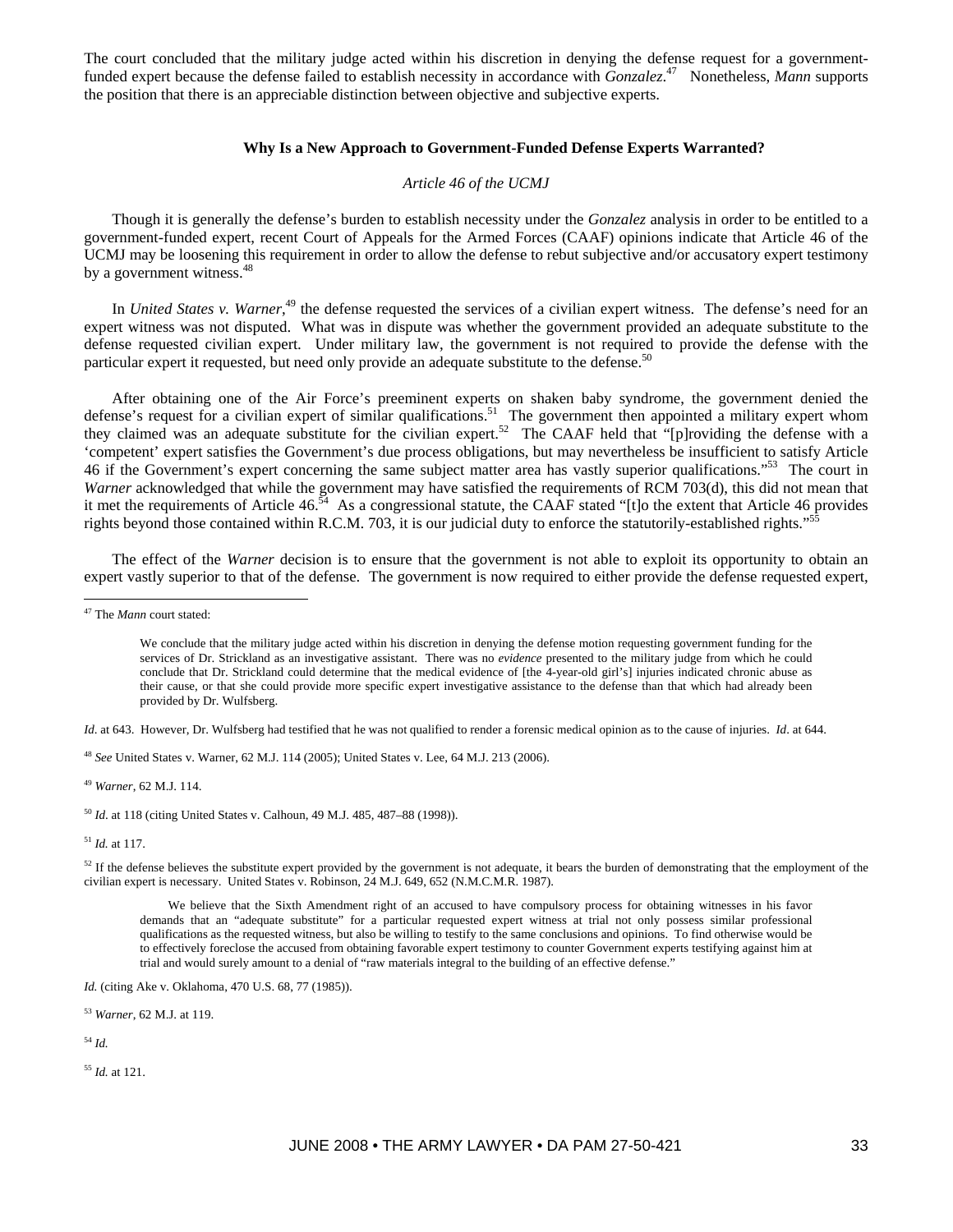or provide one whose "professional qualifications [are] at least reasonably comparable to those of the Government's expert."56

Without a requirement for parity between government and defense experts, the court-martial system would be open to abuse. The government would always have a vested interest in seeking to obtain preeminent experts for itself, while providing the minimally required experts under RCM 703(d) to the defense. According to the CAAF, "Article 46 reveals that Congress intended a more even playing field."57

Similarly, in *United States v. Lee*, the CAAF decided that the playing field is "rendered even more uneven when the Government benefits from scientific evidence and expert testimony while the defense is wholly denied a necessary expert to prepare for and respond to the Government's expert."58 In *Lee*, the government granted itself an expert in computer forensic and digital photo analysis.<sup>59</sup> The defense requested, but was denied, a government-funded expert to assist in preparing its case.<sup>60</sup> The CAAF held that:

Where the Government has found it necessary to grant itself an expert and present expert forensic analysis often involving novel or complex scientific disciplines, *fundamental fairness* compels the military judge to be vigilant to ensure that an accused is not disadvantaged by a lack of resources and denied necessary expert assistance in preparation or presentation of his defense.<sup>6</sup>

It is likely that the CAAF will continue to expand the reach of Article 46 to ensure that the playing field is level between the government and defense. At the very least, *Warner* and *Lee* have opened the door to possibility of the defense not being required to satisfy the *Gonzalez* necessity requirement when requesting a government-funded expert.

## *Fundamental Fairness*

If the defense is unable to meet its obligation to establish necessity for a government-funded expert, it has been asserted that a "fundamental fairness" standard may also exist for justifying expert assistance.<sup>62</sup> The question of whether fundamental fairness could be a basis for justifying expert assistance originated in *United States v. Mosely*.<sup>63</sup> In *Mosely*, the CAAF reviewed the decision of a military judge to order a retest of Mosely's urine sample.<sup>64</sup> Mosely had previously tested positive for cocaine in a random urinalysis.<sup>65</sup> The military judge cited RCM 703(f)(1) to support his decision to grant the defense retest request.<sup>66</sup> Despite the military judge's cited authority, the CAAF determined that his ruling was actually primarily "keyed to the grounds urged by the defense: fundamental fairness, relevance, and the minimal burden on the Government."<sup>67</sup>

Although *Mosely* initiated the discussion of a possible fundamental fairness standard, the CAAF in that case never expressly adopted the doctrine. Rather, the court based its decision on the determination that the military judge did not abuse his discretion. As asserted by one author:

<sup>57</sup> *Id*.

 $\overline{a}$ 

58 64 M.J. 213, 218 (2006).

<sup>59</sup> *Id.* at 214–15.

<sup>60</sup> *Id.* at 215.

<sup>61</sup> *Id.* (emphasis in original).

 $^{62}$  Gunn, *supra* note 35 (noting, but dismissing the possibility that a new "fairness" standard exists for justifying expert assistance).

63 42 M.J. 300 (1995).

<sup>64</sup> *Id.* at 301.

<sup>65</sup> *Id.* at 300–01

<sup>66</sup> Under RCM 703(f)(1), "each party is entitled to the production of evidence which is relevant an necessary." MCM, *supra* note 3, R.C.M. 703(f)(1).

<sup>67</sup> *Mosely*, 42 M.J at 303.

<sup>56</sup> *Id*. at 120.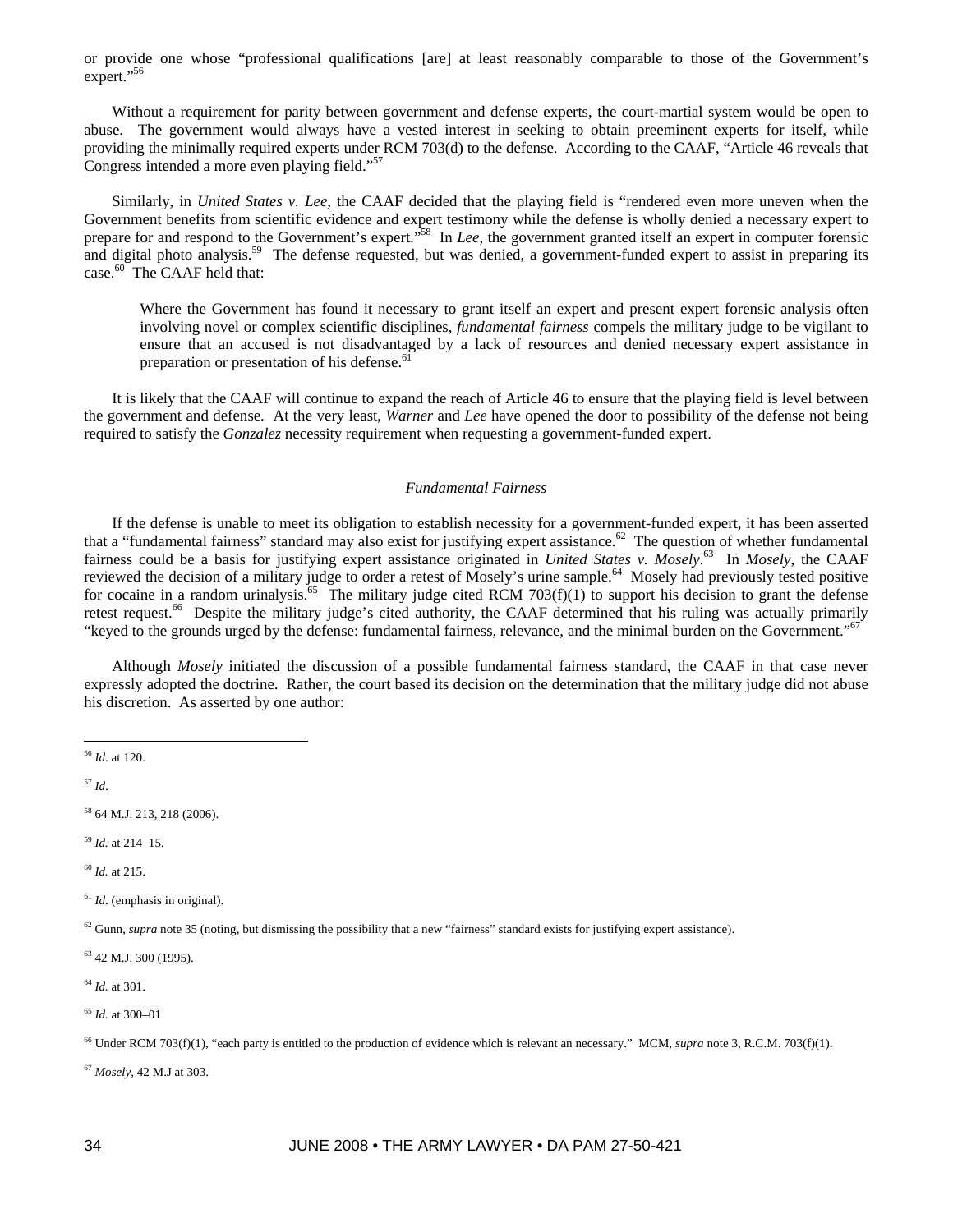[R]ather than signaling the emergence of a new standard for receiving expert assistance, the case should probably be seen as merely reaffirming the fact that the military judge has broad discretionary power to order additional evidence and to provide or deny expert assistance at government expense.<sup>68</sup>

Even though the court did not embrace fundamental fairness as support for its ruling, it also importantly chose not to question the military judge's decision to rely upon the doctrine. Fundamental fairness, as discussed in *Lee*, is at the heart of Article 46's mandate that both sides have equal access to witnesses and evidence.<sup>69</sup> A military judge should, in order to even the playing field, use this doctrine to support a determination that the defense is entitled to a government-funded expert whenever the government relies upon a subjective or conclusory expert in its case.

# *The Intuitive Appeal of "If You Get One, I Get One Too"*

Aside from the strict legal basis for why the necessity requirement should be presumed in cases where the government has hired an expert to offer subjective and/or accusatory testimony, the author offer in addition a common sense basis for the proposed new approach: If the matter at issue was important enough for the government to have gone through the trouble to hire an expert, then by extension, it would appear necessary for the defense to hire an expert to rebut the government's witness. In other words, if the matter was so significant and complex that the government hired someone to opine on it, how can a defense expert be anything less than necessary? By definition, if it is "necessary" for the government to hire an expert to testify as to a subjective and/or accusatorial matter, then so too is it "necessary" for the defense to hire its own expert. It would be a rare case indeed where an issue was so vital that the government hired an expert witness to adduce testimony at trial, but where the defense would be sufficiently equipped to present rebuttal testimony by using solely the resources at its disposal.

## *A Bright Line Rule*

Finally, a bright-line rule for military judges to apply in cases where the government has hired an expert to offer subjective and/or accusatory testimony has the benefits of certainty, predictability and ease of application. These benefits cannot be overstated. First, the defense will know where it stands in terms of the availability of government-funded experts. Second, the government will be encouraged to prepare its case on the understanding that if it retains a certain type of expert, it will be required to provide the benefits of expert assistance to the defense as well. This will motivate the government to use expert evidence judiciously and only where genuinely needed. Finally, with a bright-line rule, a military judge will not have to engage in a searching and comprehensive review of the case to ascertain whether the defense has demonstrated that a government-funded expert is necessary.

Colonel Henley's list of nine non-exhaustive factors<sup>70</sup> that courts could consider in assessing the necessity requirement suggests how burdensome the analysis can become for all involved. The resources of both the courts and the parties are more effectively utilized by eliminating the need for such a detailed review, especially where such a review should, in the vast majority of cases, lead to the conclusion that the defense is in fact entitled to a government-funded expert.

#### **A Suggested Approach for Military Judges**

The suggested approach for military judges to employ in considering whether to require the defense to meet the requirement of establishing necessity for a government-funded expert is one which focuses both on whether the government has secured the benefit of expert testimony for itself, as well as the nature of the expert witness' testimony. Where the government has determined that it is not necessary for it to secure an expert for trial, a military judge should require the defense to meet the *Gonzalez* necessity test. Where, however, the government secures an expert witness for trial, the court should then consider the nature of the expert witness' testimony in order to ascertain whether a necessity inquiry is required.

 $\overline{a}$ 

<sup>68</sup> Gunn, *supra* note 35, at 150 (citing United States v. Robinson, 39 M.J. 88 (C.M.A. 1994), as supporting the proposition that *Mosely* should be read as a case reaffirming the broad discretionary power of the military judge); *see also* United States v. Washington, 46 M.J. 477 (1997). *But see* United States v. Mann, 30 M.J. 639 (N.M.C.M.R. 1990), *rev. denied*, 32 M.J. 45 (C.M.A. 1990) (stating defense may be entitle to expert assistance in developing its case because the government had similar help).

 $^{69}$  United States v. Lee, 64 M.J. 213, 218 (2006) ("Courts-martial must not only be just, they must be perceived as just.").

<sup>70</sup> Henley, *supra* note 41, at 16 n.160.